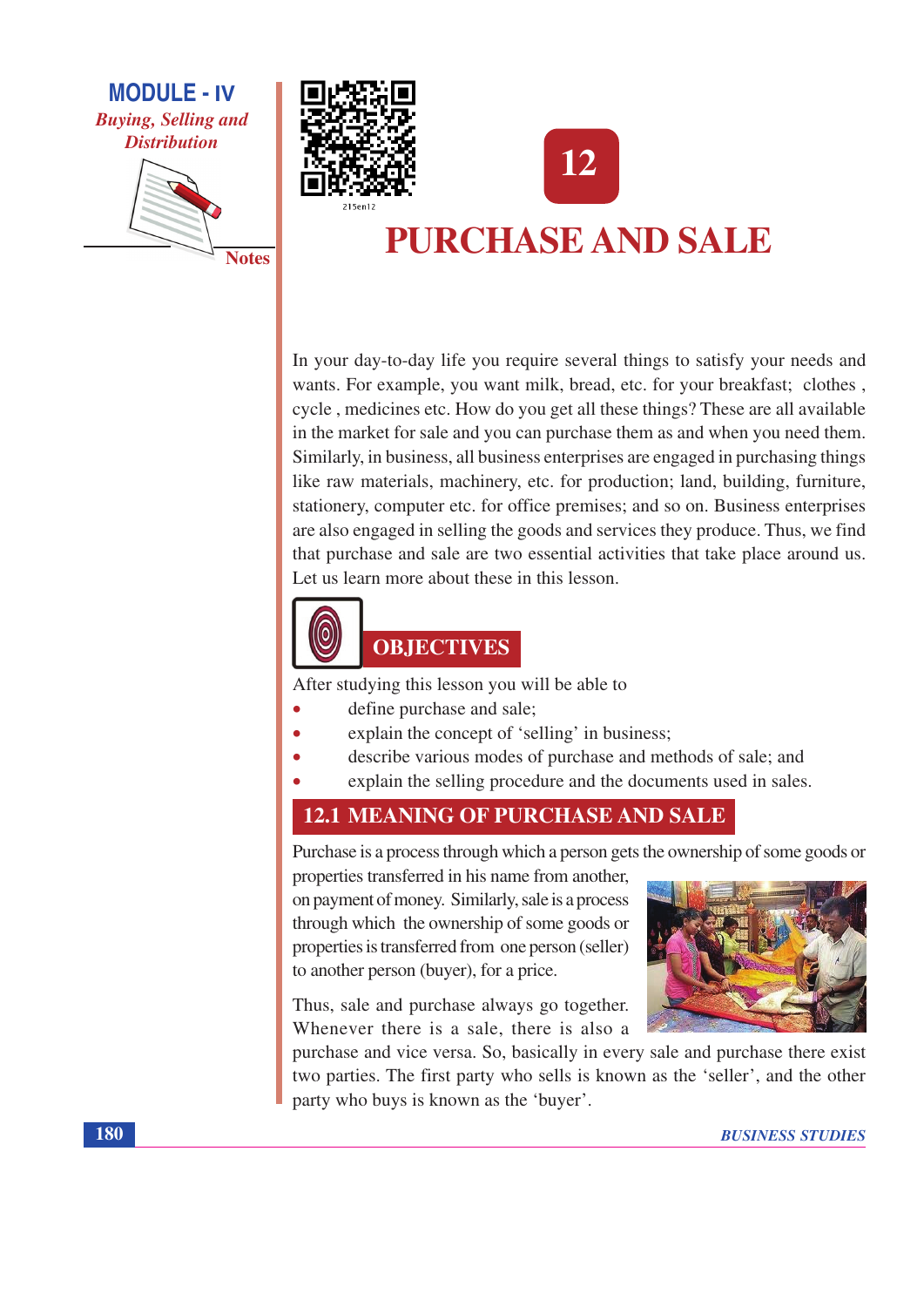Let us take an example. Ramesh is a shopkeeper in your locality. He goes to

the city and buys ready-made garments from the wholesalers on payment of money. Here the wholesalers are the sellers and Ramesh is the buyer. After Ramesh brings the readymade garments to his shop, you go to his shop and buy a shirt for yourself paying Ramesh its price. Here you are the buyer and Ramesh is the seller.



Thus, we find that in every sale and purchase the buyer pays money to the seller for buying goods or services for

his use or consumption and the seller accepts money and thereby gives up his right over those goods and services. In this process the buyer either pays money immediately or at a later date.

#### **Concept of Purchasing And Selling**

You know that, businessmen produce goods or services for others' use. People buy those goods and services for a price and thus, the businessmen earn money from them. This money needs to be more than the amount spent in producing the goods and services. That is how a business can earn profit. Profit is the reward for risk-taking by businessmen and it is also the return on capital invested by them. So it is required that the goods and services produced by business enterprises must be sold. Sale of goods is thus necessary for the very existence of business and its growth over time. Buyer needs to consider following before purchase (i) Identify his /her needs (ii) Attributes of the commodity/ service (iii) Price affordability (iv) Social and cultural aspects.

In order to sell goods and services something more needs to be done before production is undertaken.

- It is important to identify and determine the requirement of the people  $\overline{a}$ . and design the product or service accordingly.
- The customers must always derive satisfaction from what they buy and  $\mathbf{b}$ . therefore continuous improvement of the product or service is required.
- It must be ensured that the product or service is easily available to the  $\mathcal{C}$ . customers.
- The price of the product or service should be such that the customers  $\mathbf{d}$ can afford it.
- The customers should be made aware about the product or service and e. its related benefits both before and after sale.

All the above activities taken together are called the marketing functions of any organisation. Selling as a function is different from the marketing function, although it is a part of the marketing function.

# **MODULE - IV Buying, Selling and Distribution**



**Notes**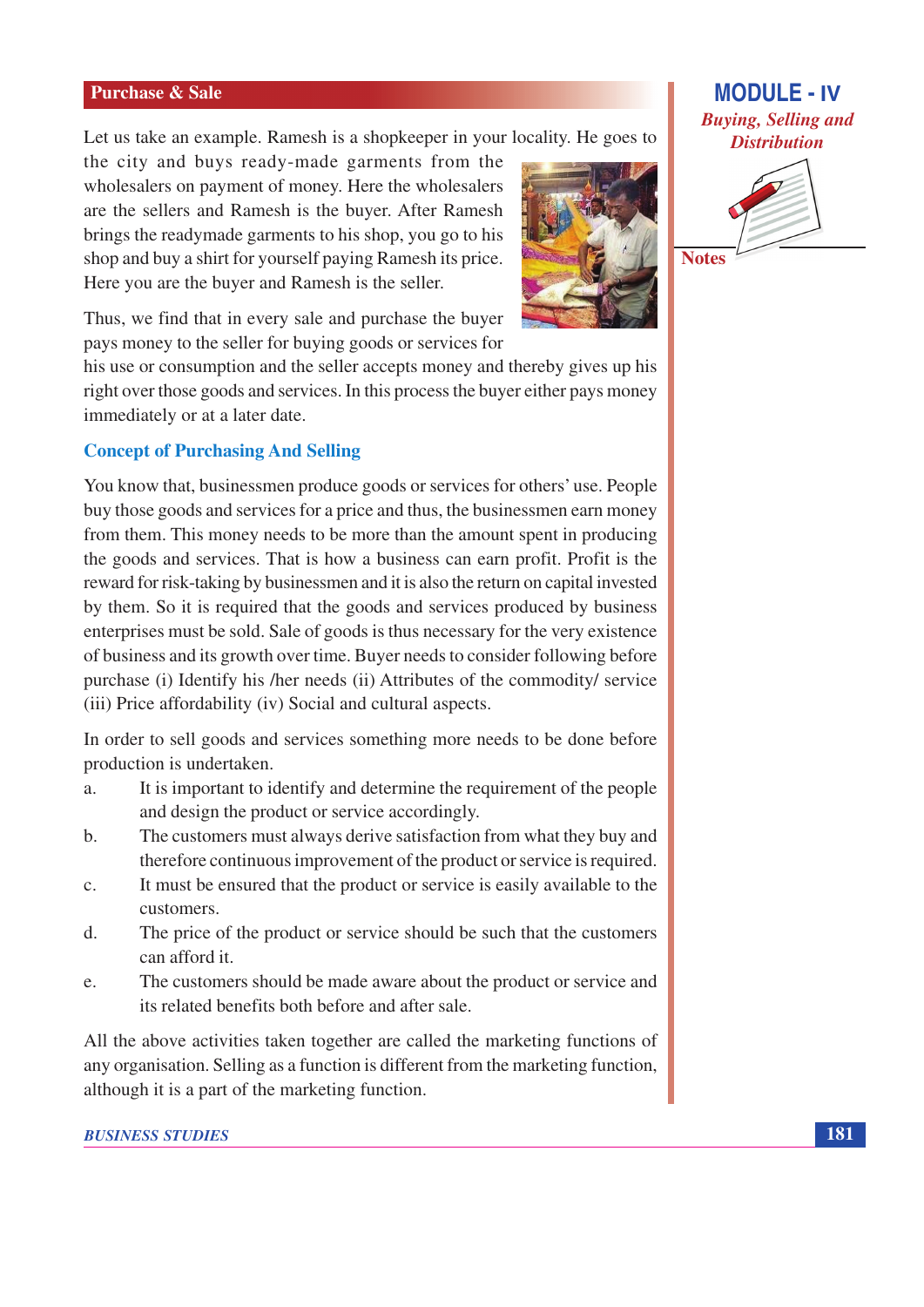## **MODULE - IV Buying, Selling and**

# **Distribution**



**Notes** 



Fill in the blanks with appropriate words chosen from those given within brackets:

- $(i)$ Sale and always go together. (market, purchase, a shop)
- $(ii)$ In every sale and purchase, the pays money to the seller. (shopkeeper, buyer producer)
- $(iii)$ Businessmen earn because people buy goods and services for a price. (profit, money, surplus)
- Offering goods at a price which customers can afford to pay is a part of  $(iv)$ function. (selling, marketing, distributing)
- $(v)$ All activities directed towards the flow of goods and services from the producer to the consumer are part of \_\_\_\_\_. (distribution, transportation, selling)

## **12.2 PURCHASE AND SALE ON CASH AND CREDIT BASIS**

Purchase and sale can be on cash or credit basis. If the buyer pays the price immediately while taking delivery of goods it is known as cash purchase. If the buyer is unable to make payment while taking delivery of goods and requests the seller to give him some time for payment say 15 days or 30 days and seller accepts the same this is known as credit purchase.

In today's competitive environment seller cannot afford to stick to cash sales only. While selling goods on credit the seller should ensure the creditability and the paying capacity of the buyer.

# **12.3 MODES OF PURCHASE**

After having some idea about purchasing and selling, let us learn about the different modes that may be adopted while purchasing goods. Goods may be purchased either by inspecting them personally or on the basis of sample or pattern examined or on the basis of description or brand name of a product. Let us learn more about these modes:

Purchase by inspection: Suppose you want to buy a shirt or a pen or  $(i)$ some vegetables. Now what do you do? You will possibly go to the nearest shop and check by yourself the shirt or pen or vegetables before buying them. This is the most common method of buying known as purchasing by inspection where the buyer goes to the seller and inspects the goods or a whole lot of goods planned to be purchased. It is mostly used in case of retail buying.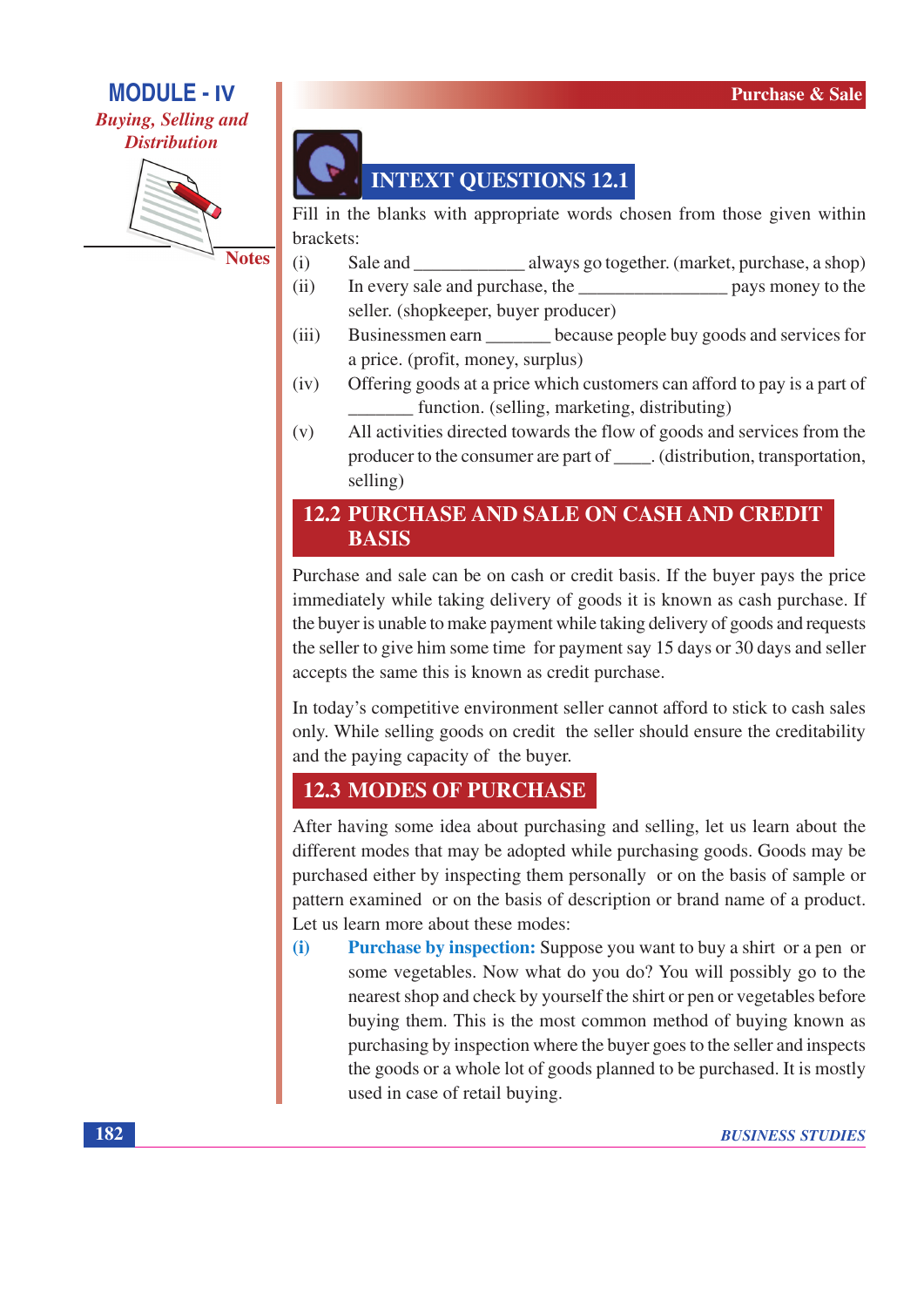- **Purchase by sample/ pattern:** When you want to buy goods in bulk,  $(ii)$ it is not possible to inspect the whole lot to be purchased. What you do is look at the sample or pattern and then decide which one to buy. A sample is a specimen of goods, particularly of raw materials, foodstuffs, etc. It is a representative of the bulk. Its quality largely reflects the quality of the whole lot. Similarly, pattern is a specimen of standard manufactured goods such as cloth, coir mattresses, etc. It reveals the shade, texture etc. and sometimes bears a code number. The code number can be quoted while placing orders for purchase. It is agreed upon by both the parties that the bulk supply shall be of the same quality as the sample/ pattern shown.
- **Purchase by description or brand:** In certain cases it is not possible  $(iii)$ for a seller to even show a sample to the prospective buyer. For example, a manufacturer of furniture cannot move around showing samples to the intending buyers. So, what he does instead, he carries a catalogue and price list that contains the description of goods offered for sale. Sometimes goods are standard products having specific quality and price etc. They are often given a number or a name. Sometimes the names become quite popular as brands, like Godrej Storewell, Surf, Dhara, Lifebouy, Fevicol, Pepsodent, etc. Here the buyer just needs to mention the brand name or the product described while giving the order.

### **12.4 METHODS OF SALE**

Before buying anything, we are not always sure about how they can be actually obtained and paid for. If we go to a shop dealing with electrical goods the shopkeeper normally expects that we shall pay cash for the item we select. If the item is somewhat expensive, the buyer may not be able to afford the price immediately. The seller may allow that a small amount be paid initially and the balance be paid in monthly instalments. Again, you may come across banners on the road side that furniture will be sold by auction on a particular Sunday. You may attend the auction to bid for the chosen item. Sometimes you may have read notices of the State Government inviting tenders/quotations from businessmen for supply of certain items. These are all methods of sale. We shall now discuss these methods in detail.

Hire Purchase basis: Sale on hire-purchase basis provides for payment i. of purchase price in instalments. However, the goods are regarded as being on hire until all instalments are paid. In other words, even though the goods are delivered to the buyer, the ownership right remains with the seller, and the amount that the customer pays is treated as payment for hiring the goods. If the customer fails to pay any instalment, the



**Notes**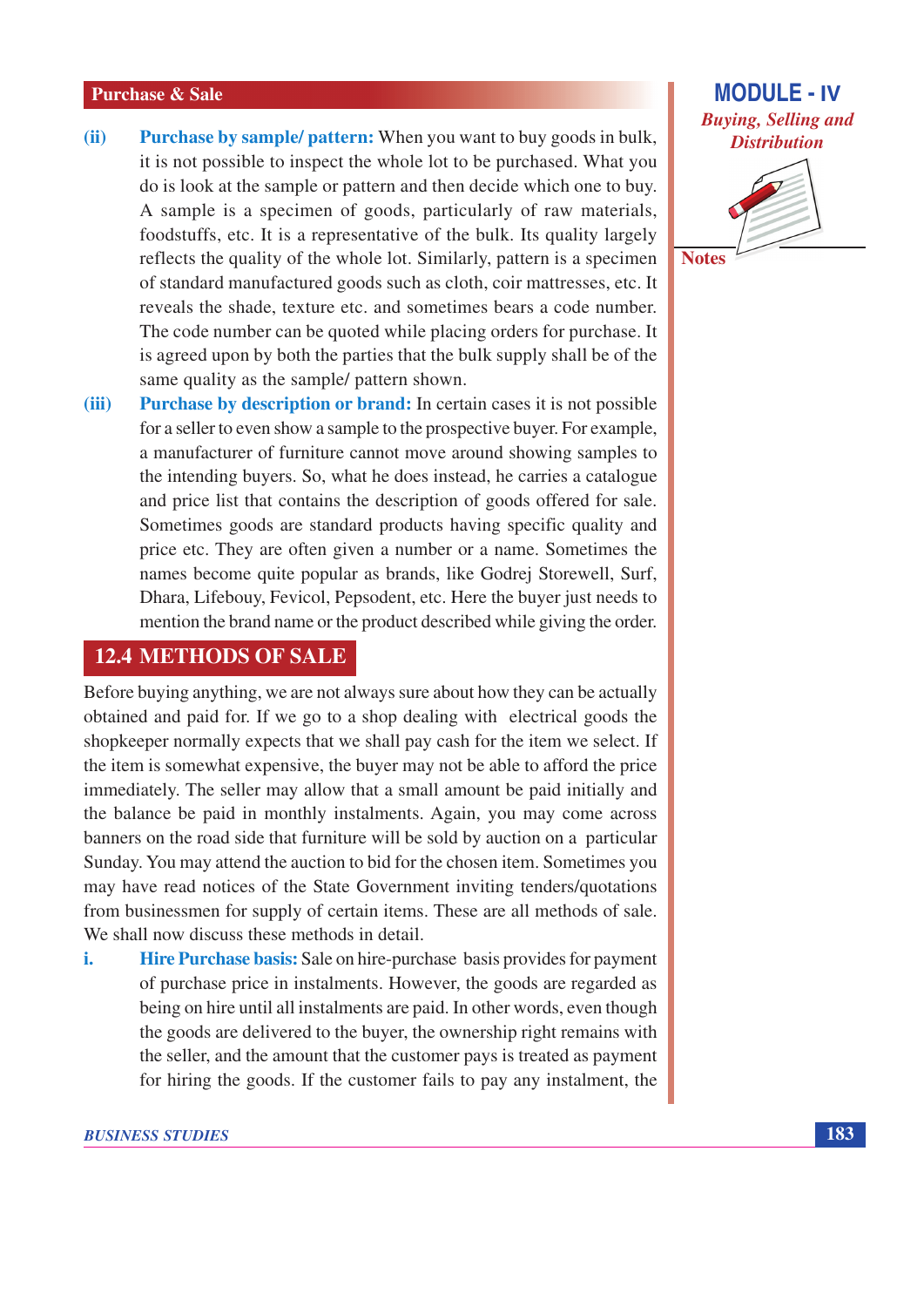**MODULE - IV Buying, Selling and Distribution** 

**Notes** 

ii.

iv.

seller can ask for the goods to be returned and also sue the defaulting buyer for damages. It may be noted that the customer has the right to purchase the goods by paying the total remaining amount at any stage of the instalment period. This type of sale is used in case of durable and expensive items like car, motorcycle, TV, Machinery etc.

Sale through Instalment Payment System : When goods are sold and payment is agreed to be made in instalments, it is known as deferred instalment plan of sale. In this case, if there is default in the payment of any instalment by the buyer, the seller cannot ask for the goods to be returned as the ownership rights pass to the buyer when goods are sold and initial payment is made. The seller can only sue the buyer in a court of law for payment of the balance due.

iii. Sale on approval basis: A sale on approval is basically a conditional sale. In this type of sale, goods are delivered to the buyer on payment with the understanding that the buyer can return the goods (the whole lot or even a part of it) to the seller and claim refund within a specified period, if the goods do not meet his requirements. If the buyer does not communicate within the given time then it is assumed that the goods are sold. Sometimes this method of sale is practised with a variation. Goods are delivered to the buyer 'on approval' with the understanding that he may remit the price signifying approval or return the goods without any obligation.

Sale through tender: This method of sale is normally found in the case of purchases made by big organisations or government agencies where the quantity of goods required and the amount involved are very large. A tender is an undertaking to supply materials/goods indicating the terms and conditions of sale therein. This method of sale involves responses to tenders invited by intending purchasers with a view to selecting the supplier who

offers the most competitive and favourable terms. The advertisement or notice inviting tenders are usually published in one or more newspapers and contains details regarding the goods to be purchased. Particulars and forms for submitting tenders are sometimes made available to the interested parties on applying in



response to the advertisement. Tenderers are usually required to deposit an earnest money along with the tender. This ensures the seriousness of the interested parties. The general practice is to receive tenders in sealed covers so that the terms and conditions offered by the parties remain secret and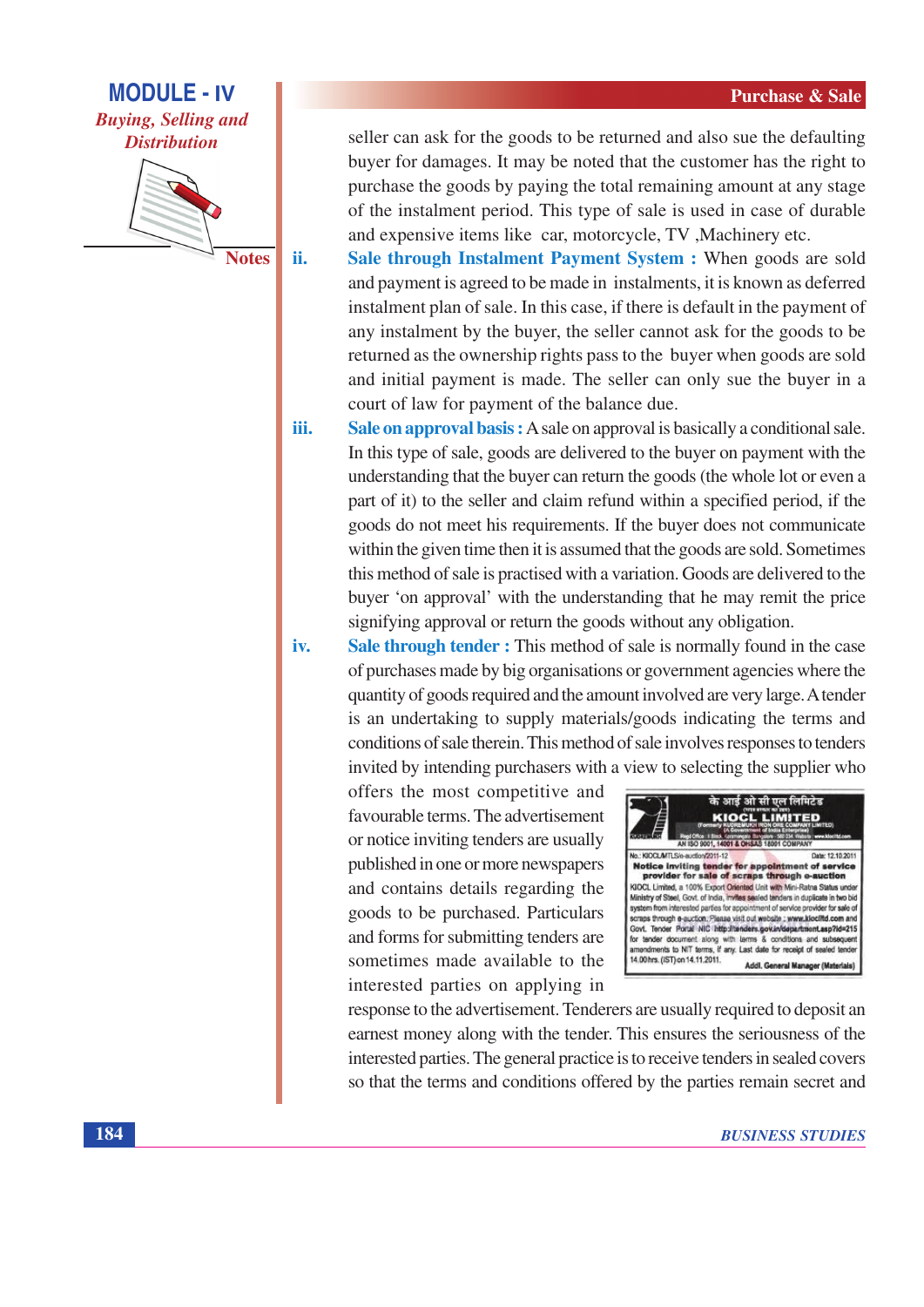are not tampered with. The sealed covers are opened in the presence of proper authorities and the most favourable tender is accepted. Thereafter, a formal contract for sale is entered into with the tenderer whose tender in acceptable, on the basis of the terms offered.

**Auction sale:** An auction sale refers to the sale of certain goods openly on  $V_{\bullet}$ a specific date and time so that people may bid for the goods. The goods

are sold to the highest bidder. In auction sale, the goods are displayed and there is a reserve price below which goods are not to be sold. This reserve price is fixed by the seller, which may be made known to the public or kept secret. Sometimes there is also an upset price from which the bidding



starts. This may also be regarded as the minimum price below which goods are not to be sold. A bid by an intending purchaser is considered an offer and if it is the highest bid, it is accepted. Once accepted, the bidder cannot go back and must pay the price and purchase it. However, the seller has the liberty not to sell even at the highest bid. Now a days, auction sales are done more commonly through the internet.

vi. **Wash sales:** You might have seen advertisements mentioning 'Grand' Clearance Sale – Discounts up to 70%' or 'Summer Sale' or 'Annual Sale' etc. These sales are generally conducted to clear surplus or old stocks. Some sellers periodically arrange such sales to dispose off stock. Mostly these sellers offer heavy discount.

Difference between defereed instalment method and hire-purchase method

#### **Deferred Instalment Method**

#### **Hire-Purchase Method**

- 1. It is essentially a contract for sale. 1. It is essentially a contract for hiring of goods.
- buyer immediately at the time when the agreement is entered into.
- 3. The buyer can return the goods at any 3. In case of default in payment the seller stage. The seller can also take back the goods in case of non-payment.

2. The ownership rights passes to the 2. The ownership rights remain with the seller and the customer exercises his option for purchasing the goods.

> can sue the buyer for balance *instalments*

He cannot take back possession of the goods. Similarly, the buyer cannot return the good and adjust the amount of payment due.

**MODULE - IV Buying, Selling and Distribution** 



**Notes**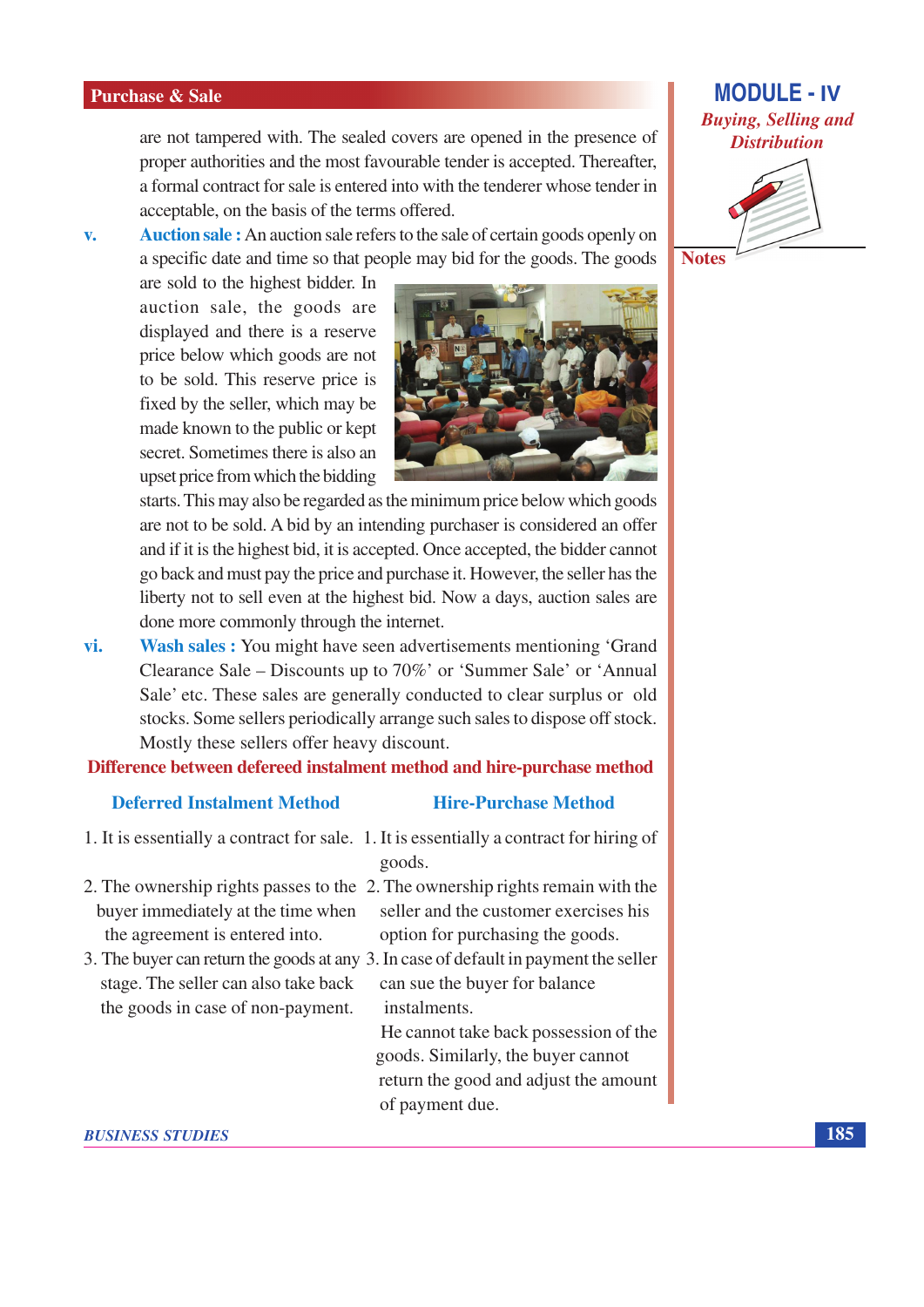## **MODULE - IV Buying, Selling and**

## **Distribution**



**INTEXT QUESTIONS 12.2** 

Which of the following statements are true and which are false?

- $(i)$ In auction sale, goods are always sold to the highest bidder even when there is a reserve price.
- $(ii)$ Sale on hire-purchase permits the buyer to return the goods at any stage.
- Goods delivered to the buyer 'on approval' basis are always paid for in  $(iii)$ advance.
- $(iv)$ Earnest money payable by tenderers ensures their seriousness about the tender.
- $(v)$ Wash sales refer to sale of goods at a discount just after rainy reason.

# **12.5 MODES OF PAYMENT**

When there is a sale, the buyer makes an offer to purchase goods for a price and the seller accepts the offer; or the seller makes an offer to sell goods for a price and the buyer accepts the offer. Now the payment for the goods may be immediate or deferred. Deferred payment can be instalment payment or full payment at the end of the agreed credit period.

- Immediate payment : In case of immediate payment, the buyer makes  $(i)$ full payment to the seller in cash. Of course he can make payment by cheque or draft or credit card or debit card, provided the seller agrees to it. Actually a seller is not bound to accept payment by cheque unless there is an express or implied agreement to that effect. This is the normal practice in retail buying and selling that involves small payment. For example, sale of goods for daily use like grocery, vegetables, readymade garments, low priced consumer durable goods, etc. are made on immediate cash payment.
- $(ii)$

**Deferred Instalment plan :** Mostly known as 'buy now – pay later' plan, under this method the buyer pays a nominal amount to the seller at the time of purchase and takes possession of the goods. The balance is paid by him in instalments over a period of time. The instalment is a fixed amount payable monthly or quarterly to the seller and the total payment is equal to the unpaid amount and the interest charged on it. The interest charged on the unpaid amount normally reduces with payment of instalments. Sometimes, the seller can offer interest free instalments. If the buyer fails to pay any instalment, the seller can sue him for the unpaid amount. Let us take an example. Vinod went to the local shop to buy a colour television. The price of the TV set was Rs. 20,000/-. Under the deferred instalment plan he was required to pay 10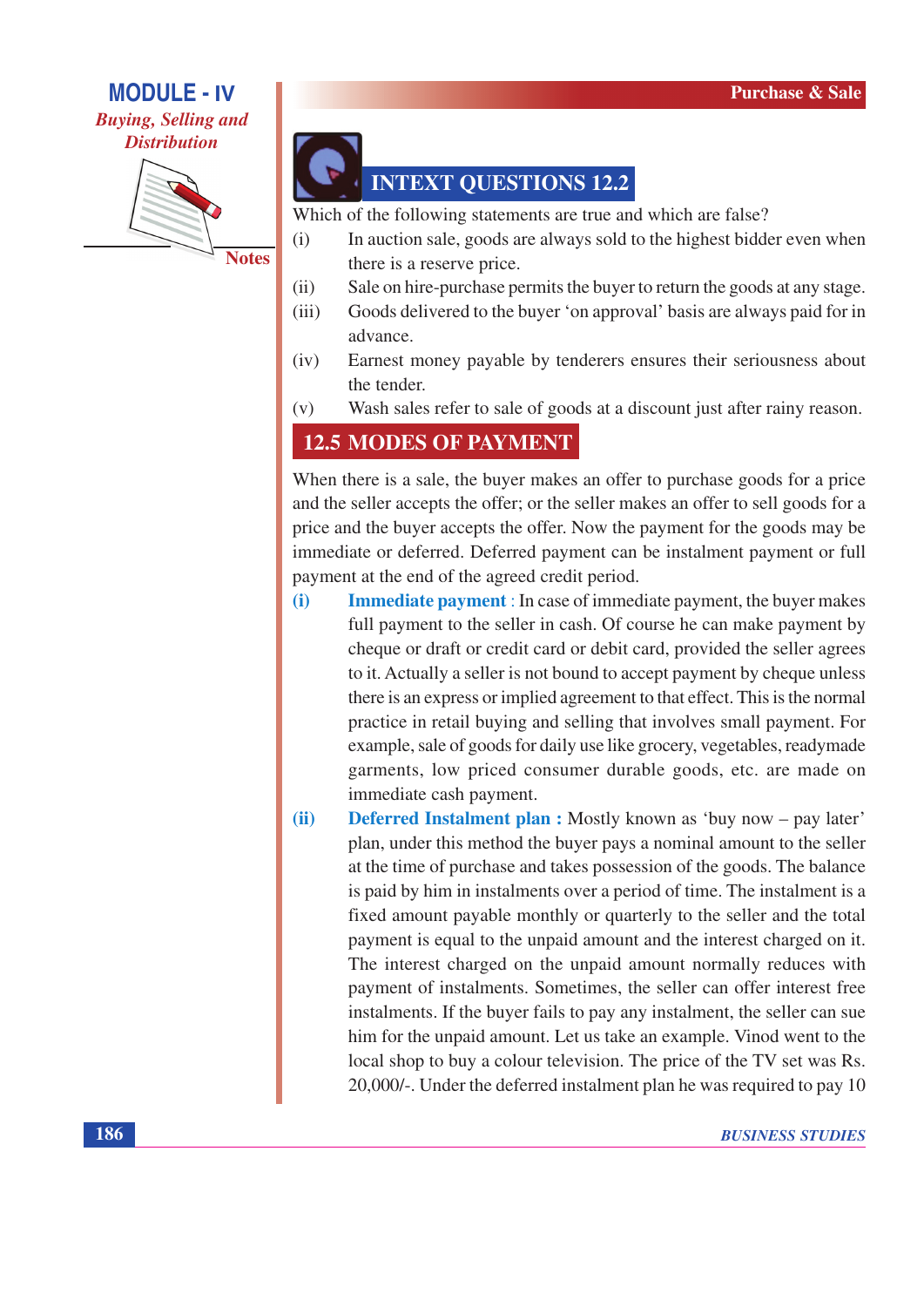per cent of the total price initially and then pay the rest through 10 interest free monthly instalments. Thus, he had to pay Rs. 2000/- and take the television for use. He was to pay the rest at Rs 1800/- per month for ten months. If Vinod fails to pay instalments, then the seller can sue him in court to recover the unpaid amount. This method of sale is usually found in the case of goods which are less durable and have more chances of wear and tear.

**Deferred payment at the end of credit period :** When goods are sold  $(iii)$ on credit, payment is required to be made by the buyer at the end of the agreed period of credit (say) three months. If payment is made by him earlier, the seller allows a special discount which is indicated in the invoice as the net amount payable on prompt payment before due ate.

### **12.6 SELLING PROCEDURE**

In the market, normally we move from one shop to another, enquire about the prices, compare the quality of goods and finally decide to buy the goods of our choice. But it is not so easy to buy from those producers and traders whose production centres or trade centres are situated at far off places. A procedure has to be adopted by the buyer as well as the seller and the transaction passes through various stages before it is finally concluded. In this section we shall study about the various stages involved in the process of buying and selling of goods within the geographical boundaries of a country. The knowledge about the procedure may be helpful to you as a consumer as well as a trader.

The usual procedure for selling goods, known as Selling Routine, involves the following steps:

- **Enquiry from the intending buyer**: The process of sale starts with  $(i)$ an inquiry by the intending buyer from the best available seller in terms of supply, price and quality of goods. This enquiry can be made from the secondary sources like advertisements, in newspapers, market reports, catalogues, price lists, etc. However, an enquiry normally refers to collecting information directly from the seller or the manufacturer so as to decide the best source of supply. Big business houses where regular purchases are made have printed enquiry forms.
- **Providing quotation to the intending buyers:** On receipt of an enquiry  $(ii)$ from the prospective buyer, the seller provides the required information known as quotation. The terms and conditions of sale as well as the price mentioned in the quotation from the seller's side are open for further negotiation. Sellers also use printed quotation forms.
- **Receipt of order from the buyer:** When the prospective buyer is  $(iii)$ satisfied with the terms and conditions of sale mentioned in the

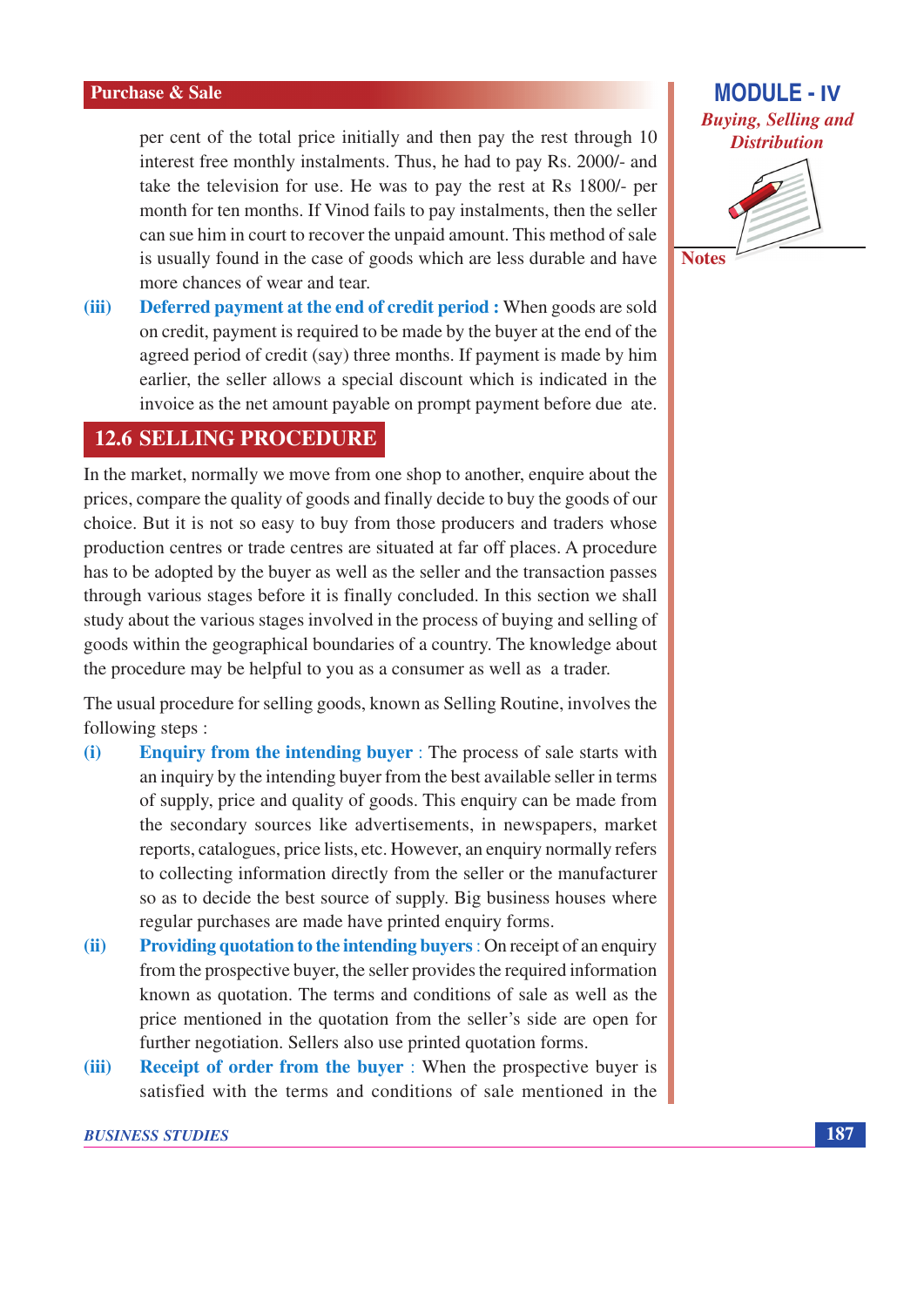# **MODULE - IV Buying, Selling and Distribution**



quotation, he issues a formal order to the seller for supply of goods. Order forms are sometimes printed by the buyer.

- $(iv)$ **Execution of the order :** On receiving the order, the seller usually acknowledges it and confirms its acceptance. If the order is executed at once then no confirmation is required. The order is then stamped with date of receipt, assigned a reference number and entered into the Order Received Register. If the order is from a new customer then the seller may verify the credit worthiness and/or financial status of the buyer. If the seller is satisfied with the creditworthiness of the buyer, he decides to sell him the goods. Otherwise the seller sends him a letter of regret, stating his inability to accept the order. If the goods ordered are not in stock, the date of delivery is fixed keeping in view the production time. A copy of the order is then sent to the production department with the date of delivery.
- **Invoicing:** An invoice contains details of the transaction and the amount  $(v)$ to be received by the seller from the buyer. The seller sends the invoice along with the supply of goods to the buyer. A copy of the invoice is also retained by the seller. A copy each is sent to the production department or godown and the accounts department.
- **Opening Customer's Account:** When the copy of invoice is received  $(vi)$ by the accounts department, an account is opened in the ledger in the name of the customer. This account keeps a record of the invoice price of goods sold, credit allowed to the customers and payments made byhim. If there already exists an account then necessary entries are made therein.
- $(vii)$ **Dispatch of the goods:** For release of the goods the godown or the production department requires a copy of the invoice or a delivery note from the accounts department, or both. Goods released are taken over by the packaging department where there is a final check that all goods are in accordance with the order. Then the goods are labelled and sent to the dispatch section. When the goods are dispatched a copy of the dispatch note is forwarded to the buyer. This note is also known as advice note or letter of advice, which contains full description of the goods dispatched. It also indicates how the buyer can take delivery of goods at his end. If the goods are dispatched by rail or road transport, a copy of the receipt of the transport authority is attached with the dispatch note.
- (viii) **Delivery of goods to the buyer:** After receiving the railway receipt or transport receipt from the seller, the buyer takes delivery of goods from the railway or transport authority. While taking delivery the buyer or his agent must check the goods thoroughly. If the goods are damaged, he must inform the transport authority and a claim for the damage seeking compensation should be made immediately.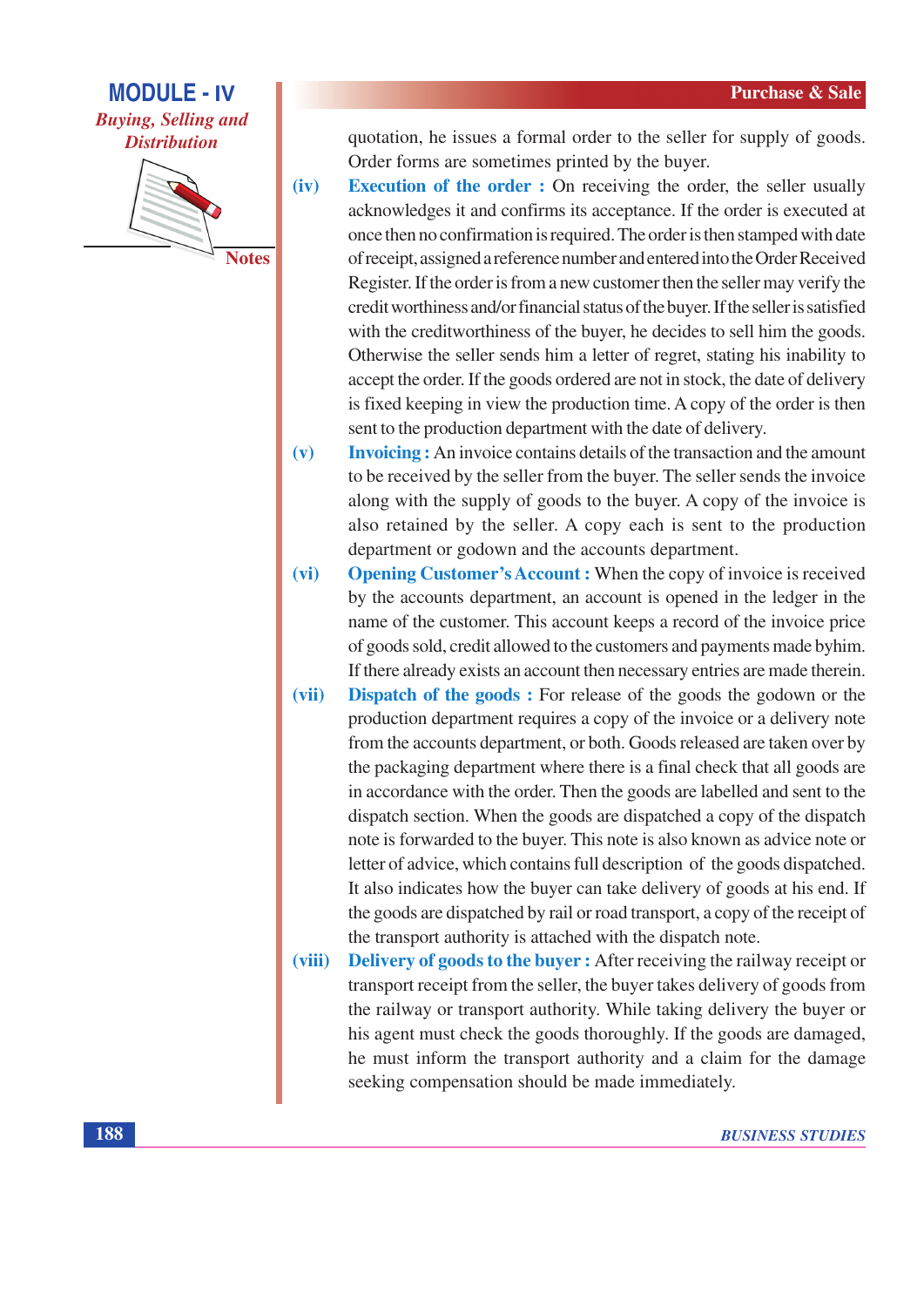- $(ix)$ **Receipt of payment and settlement of accounts:** The last step in the process is the receipt of the payment for goods sold. Payment is made according to the conditions agreed upon earlier. In inland trade, payment is generally made by means of money order, cheque, bank draft, bill of exchange, promissory note, etc. In case of regular customers, all outstanding dues are taken together and the customer is required to pay at regular intervals rather than on transaction basis. If full payment is received the account is said to be settled. Remittances received are duly acknowledged and sometimes the sellers also issue periodic statements of account. It shows the following items:
	- $\overline{a}$ . The date of sale
	- The amount of goods sold  $h$
	- Payment received from the buyer  $\mathbf{c}$ .
	- $\mathbf{d}$ . Balance due from the buyer

Now you have fully understood that in the process of sale of goods various steps are involved. This can be made more clear with the help of a chart as given below.

**Rectification of errors :** You have studied so far that the business  $(x)$ transaction begins with the buyer's enquiry about the goods to be purchased and completes when he finally settles his account with the seller. Even though the seller is very careful while sending goods and preparing invoice, there might be certain errors. These errors can be rectified by preparing Credit note or Debit note. Let us know about these two notes in detail.

**Credit Note:** A document, which informs the buyer that his account has been credited with a particular amount.

**Debit Note:** A document, which informs the buyer that his account has been debited with a particular amount.



 $\mathbf{L}$ Match the columns:

#### **Column A**

- i.Quotation
- ii. Invoice

(a) Buy now pay later plan

**Column B** 

- (b) Satisfactory terms and conditions of sale
- iii. Deferred Instalment Plan (c) Detail transaction with the buyer
- iv. Deferred payment
- v. Letter of Regret
- (d) Non-execution of order
- (e) Amount to be received by the seller

#### **BUSINESS STUDIES**





189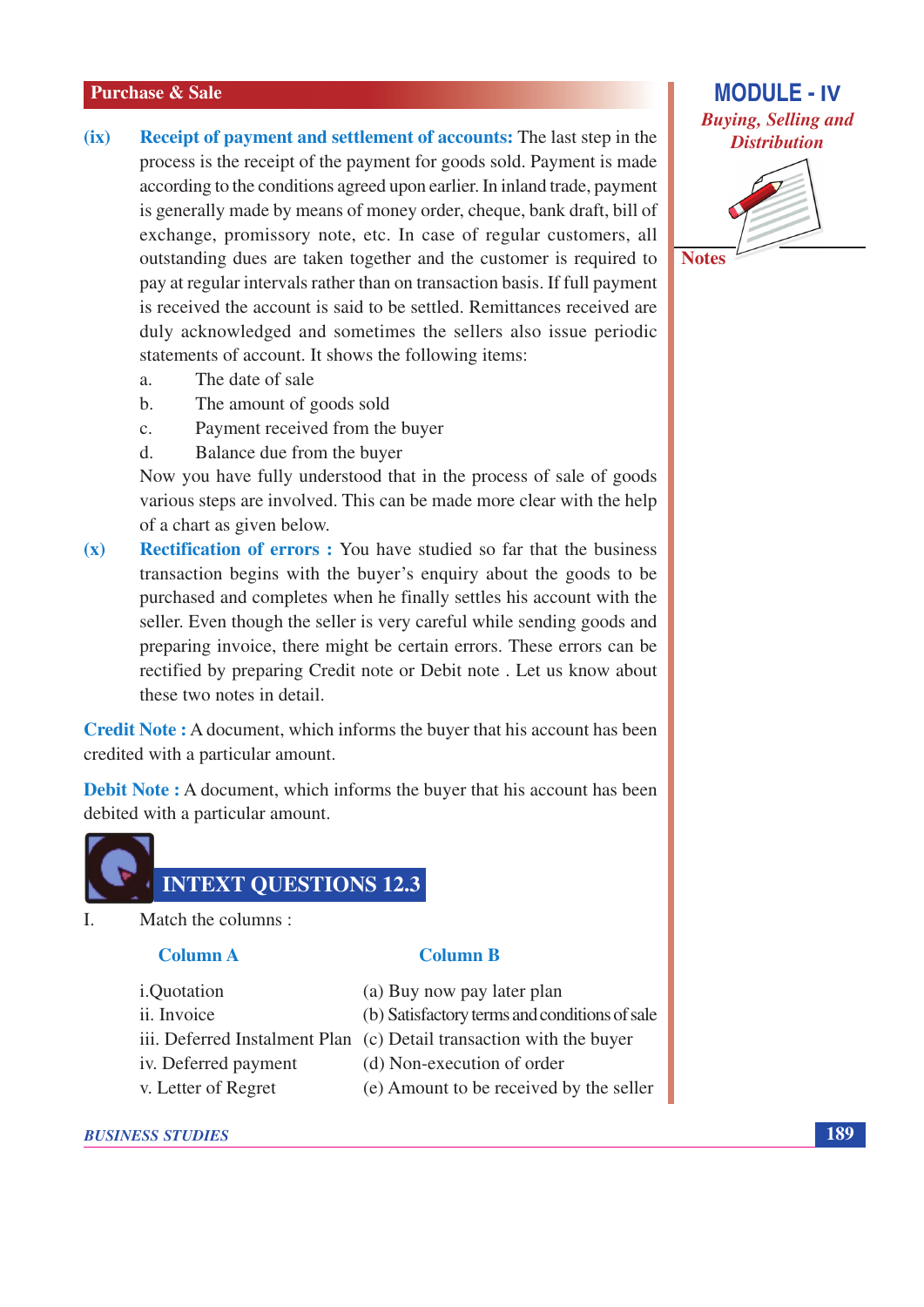

## **MODULE - IV Buying, Selling and Distribution**



**Notes** 

- $\Pi$ . Which of the following statements are 'right' and which are 'wrong'?
	- A customer's account mainly keeps record of payments made  $(i)$ by the customer.
	- A 'dispatch note' is also known as 'Letter of Advice'.  $(ii)$
	- The buyer must make a claim for damages immediately from  $(iii)$ the transport authority if he finds goods were damaged in transit.
	- A credit note is intended by the seller to rectify error of excess  $(iv)$ credit given to the buyer.
	- A debit note issued by the seller informs the buyer that his  $(v)$ account has been debited with a certain amount.
- III. **Multiple Choice Questions** 
	- $\mathbf{i}$ . When a person wants to buy goods in bulk, the best mode of purchase for him will be.
		- (a) Purchase by Inspection
		- (b) Purchase by Sample
		- (c) Purchase by Description
		- (d) Purchase from the nearest retailers.

#### $\ddot{i}$ Purchase means:

- (a) Transfer of ownership of goods by a seller in favor of a buyer
- (b) Physical possession of goods by a person from another person
- (c) Taking articles from a friend for use for some time period
- (d) Taking goods/articles on rent/hire from the owner.
- Which factor should not be considered by a buyer before purchase? iii. (a) Identification of buyers used
	- (b) Attributes of the goods/commodity
	- (c) Price affordability
	- (d) Attributes of the Commodity possessed by the neighbour.
- Which of the following is not a method of sale? iv.
	- (a) Sale on cash basis
	- (b) Sale on Hire Purchase basis
	- (c) Sale on Credit basis
	- (d) Sale under Installment system
- Which of the following is not a step in the Selling Procedure?  $V_{\cdot}$ 
	- (a) Enquiry by the intending buyer
	- (b) Receipt of order from the buyer
	- (c) Dispatch of goods to the buyer
	- (d) Preparation of Credit Note by the seller.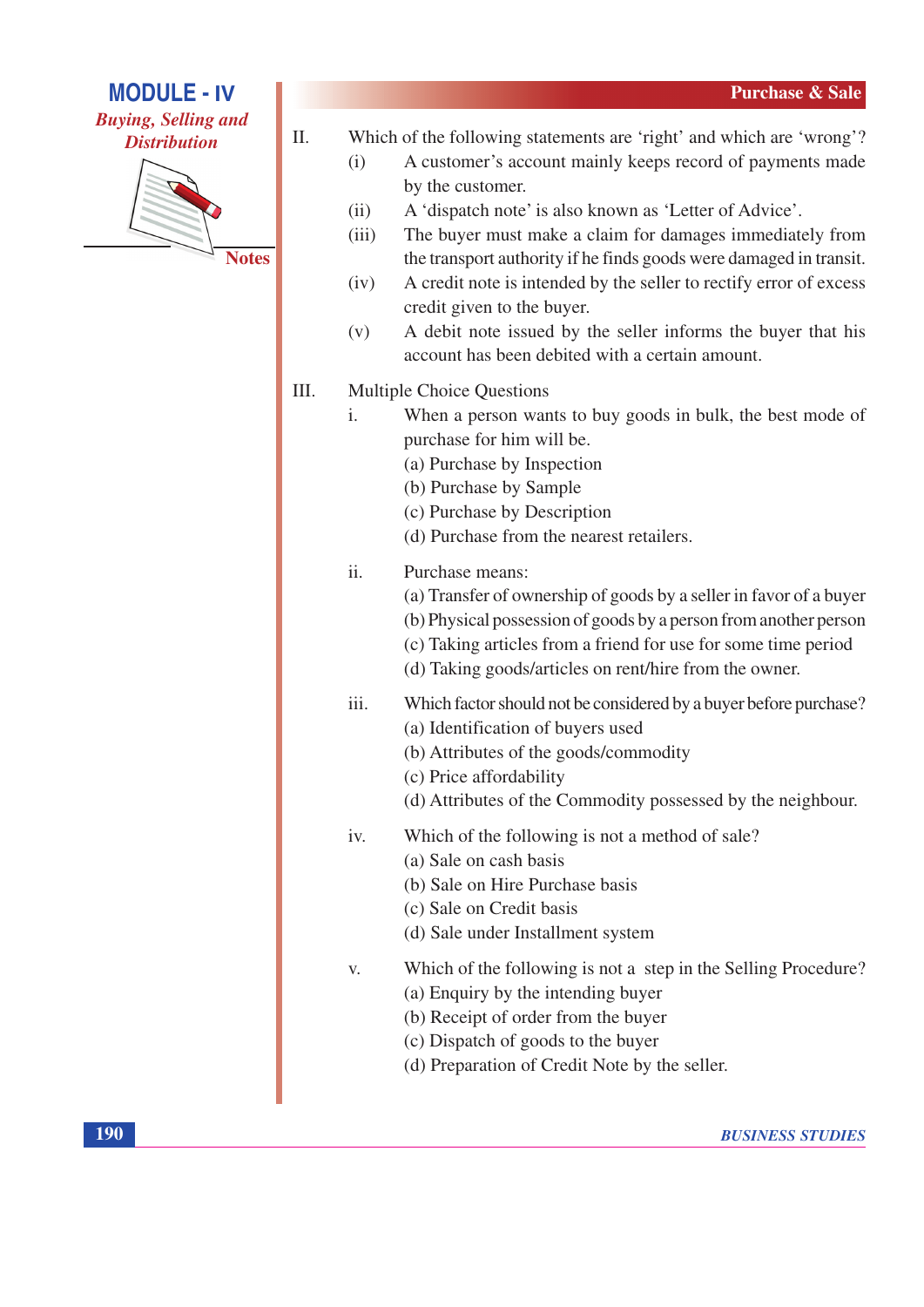

# **WHAT YOU HAVE LEARNT**

Purchase is a process through which one person gets some goods or properties transferred in his name from another, on payment of money. Sale is a process through which some goods or properties are transferred from one person to another for cash or on credit. Sale and purchase always go together.

Selling as a function of business includes all the activities directed towards flow of goods and services from the producer to the consumer.

Goods may be purchased either by inspecting them personally or on the basis of a sample or pattern examined or on the basis of description or brand name. Methods of sale include sale on hire purchase basis, deferred instalment plan of sale, sale on approval, sale through tenders, auction sale and wash sales. Payment for purchase may be immediate, through deferred instalment plan or in the form of deferred payment at the end of the credit period.

The selling routine involves enquiry, quotation, order, execution of order, invoicing, opening customer's account, dispatch and delivery, taking delivery of goods and finally, settlement of account. Errors in sending goods or preparing the invoice may be rectified through credit note and debit note.



# **TERMINAL EXERCISE**

- What is meant by 'purchase'?  $\mathbf{1}$
- $\overline{2}$ . State the activities involved in selling a product.
- $\mathcal{E}$ What is meant by 'Auction Sale'?
- $\overline{4}$ Explain 'deferred instalment plan' as a mode of payment.
- $\overline{5}$ . Describe how errors in sending goods and preparing invoice may be rectified?
- 6. Differentiate between deferred instalment and hire purchase methods of sale.
- 7. What are the various modes one may adopt to make payment for purchase of a product? Explain.
- 8. Explain the procedure of sale through tenders.
- $9<sub>1</sub>$ Describe the different modes for purchase of a product.
- $10.$ Explain the various methods that may be adopted to sell a product.
- $11.$ State the procedure required to sell a product.
- What steps are required after an order is executed, as part of the Routine  $12.$ Selling?

## **MODULE - IV Buying, Selling and Distribution**



**Notes**